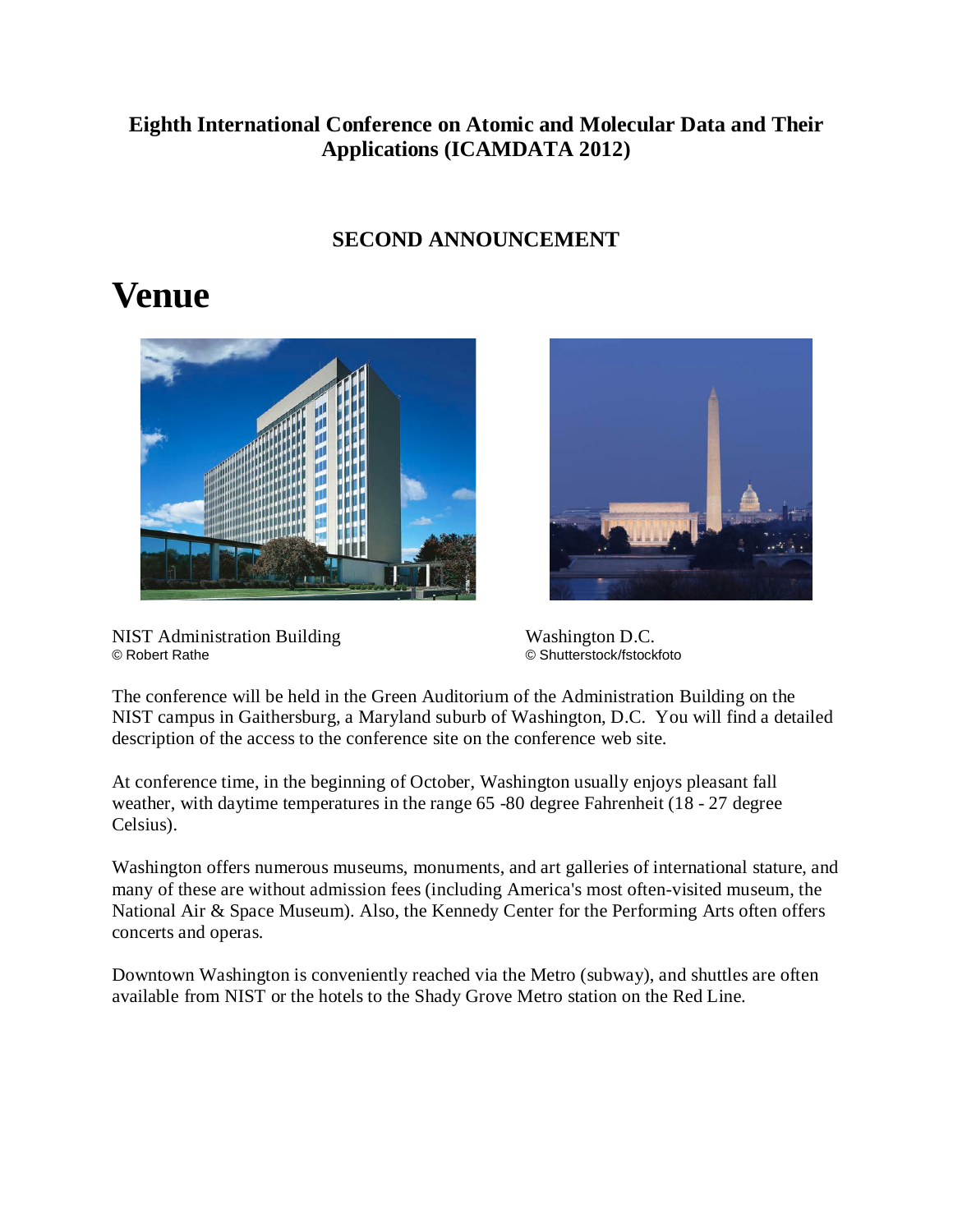# **Scope**

ICAMDATA 2012 continues the series of international conferences since 1997 that promotes the use of atomic and molecular (AM) data in various fields of science and technology, and provides the principal forum for the interaction of AM data producers, data users, data compilers, and database developers. The conference will cover topics like:

#### **I. Application and needs of atomic and molecular data:**

- Astrophysics and atmospheric physics
- Inertial and magnetic fusion
- Low and high temperature laboratory plasma and industrial plasmas
- Lighting sciences and technology
- Biomedicine and biophysics
- Combustion and environmental sciences and technology
- Surface physics, gaseous electronics, solid state optics and spectroscopy, optoelectronics, etc.

#### **II. Atomic and molecular data production:**

- Data collection, assessment, exchange and dissemination
- Standardization of data formats
- AM databases, activities of data centers.

#### **III. Experimental and theoretical methods for atomic and molecular data generation**

- Atomic and molecular structure, spectroscopy and radiative processes
- Electron and photon collisions with atoms and molecules
- Heavy particle collisions
- Particle surface interactions.

The scientific program will include invited lectures, a panel discussion, database demonstration, and poster sessions. Both experimental and theoretical poster contributions are solicited. The partial list of invited speakers and the titles of their talks are as follows:

#### **Invited Lectures (confirmed speakers)**

**Ehud Behar**, Technion Israel Institute of Technology, The use of atomic data in astrophysics **(**tentative title)

**Laurence Campbell**, Flinders Univ., Data needs for simulations of electron-driven processes in planetary and cometary atmospheres

**James Colgan**, Los Alamos Laboratory, The LANL atomic physics codes (tentative title)

**Hyun-Kyung Chung**, IAEA Vienna, Coordinated Activities on Evaluation of Collisional Data for Fusion Applications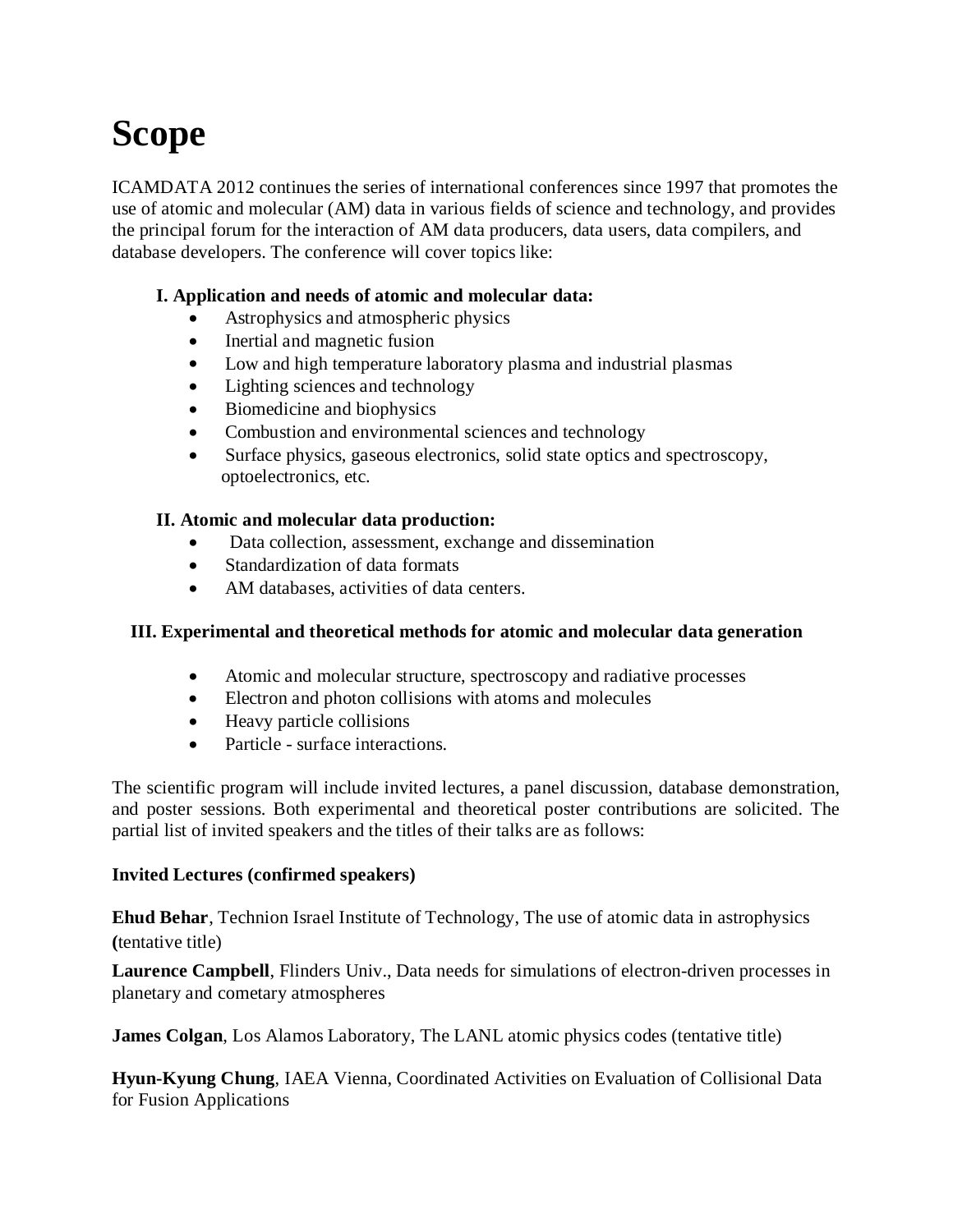**Gordon Drake**, University of Windsor, High Precision Atomic Data as a Measurement Tool for Halo Nuclei: Theory

**Adam Foster**, Harvard-Smithonian Center for Astrophysics, the Harvard astrophysical database (tentative title)

**Satoshi Hamaguchi**, Osaka University, Roles of reactive species in plasma medicine

**Per Jönsson,** Malmö University, Accurate Transition Probabilities from large scale multiconfiguration calculations.

**Jelle Kaastra**, SRON Utrecht, Spectral modeling and diagnostics in various astrophysical environments

**Igor Kaganovich**, Princeton Plasma Physics Lab., Data applications for low temperature plasma (tentative title)

**Tim Kallman**, NASA Goddard Space Flight Center, Data needs for X-ray satellites (tentative title)

**Fumihiro Koike,** Saghaono University, Japan**,** Data of heavy elements for light sources in EUV and XUV lithography and other applications

**Oleksandr Marchuk**, Forschungszentrum Juelich, Germany, Data for beam spectroscopy in Tokamaks (tentative title)

**Shigeru Morita**, NIFS Japan, A study of tungsten spectra using Large Helical Device and Compact Electron Beam Ion Trap in NIFS

**Holger S. P. Müller**, Univ. Köln, The CDMS view on molecular data needs of Herschel, SOFIA, and ALMA

**Nobuyuki Nakamura,** University of Electro-Communications(Tokyo), EBIT spectroscopy of highly charged heavy ions relevant to hot plasmas

**Wilfried Nörtershäuser,** Johannes Gutenberg-Universität Mainz and GSI, High precision atomic data for halo nuclei and related nuclear structure

**Zoran Petrovic,** Data for modeling of positron collisions and transport in gases

**Ronald Phaneuf**, University of Nevada, Cross-section measurements with interacting beams

**Juliet Pickering**, Imperial College London, Advances in laboratory spectroscopic measurements (tentative title)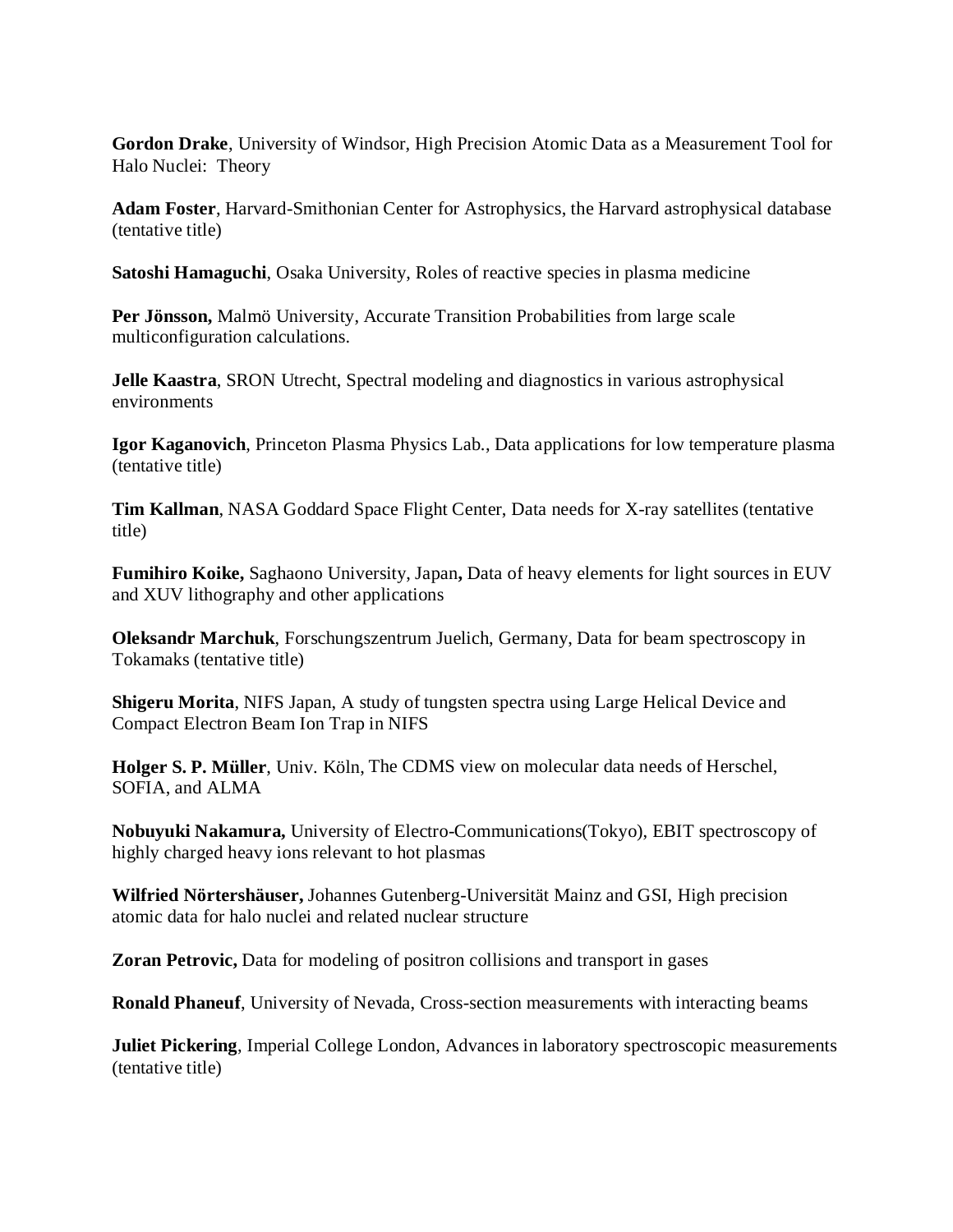**Thomas Pütterich**, Max Planck Institut fuer Plasma Physik Garching, Tungsten Spectroscopy in Magnetic Confinement Fusion

**Laurence Rothman**, Harvard-Smithonian Center for Astrophysics, The HITRAN molecular database

**Daniel Savin, Columbia University, H<sub>2</sub> formation and implications for first star generation** (tentative title)

**Stefan Schippers**, Giessen University, Storage-Ring Measurements of Hyperfine Induced and Two-Photon Transition Rates in Berylliumlike Ions

**Hajime Tanuma**, Tokyo Univ., Charge exchange spectroscopy of multiply charged ions of industrial and astrophysical interest

**Jonathan Tennyson**, University College London, Molecular line lists for exoplanets and other atmospheres

**Eberhard Tiemann,** Univ. Hannover**,** Renaissance in diatomic spectroscopy (tentative title)

**Andreas Wolf**, Heidelberg University, Storage ring experiments on electron-molecular ion interactions

### **Calendar**

| Deadline for submission of abstracts for invited talks             | June 1, 2012        |
|--------------------------------------------------------------------|---------------------|
| Deadline for submission of poster abstracts                        | July 30, 2012       |
| Deadline for hotel reservations                                    | August 25, 2012     |
| Deadline for registration (full refund possible before this date): | August 31, 2012     |
| Late registration deadline $(5:00 \text{ PM EST})^*$               | September 25, 2012  |
| <b>Conference Dates</b>                                            | Sept 30-Oct 4, 2012 |
| Manuscripts from invited speakers due                              | November $1, 2012$  |

\*no on-site registration will be allowed due to security restrictions on accessing the NIST site.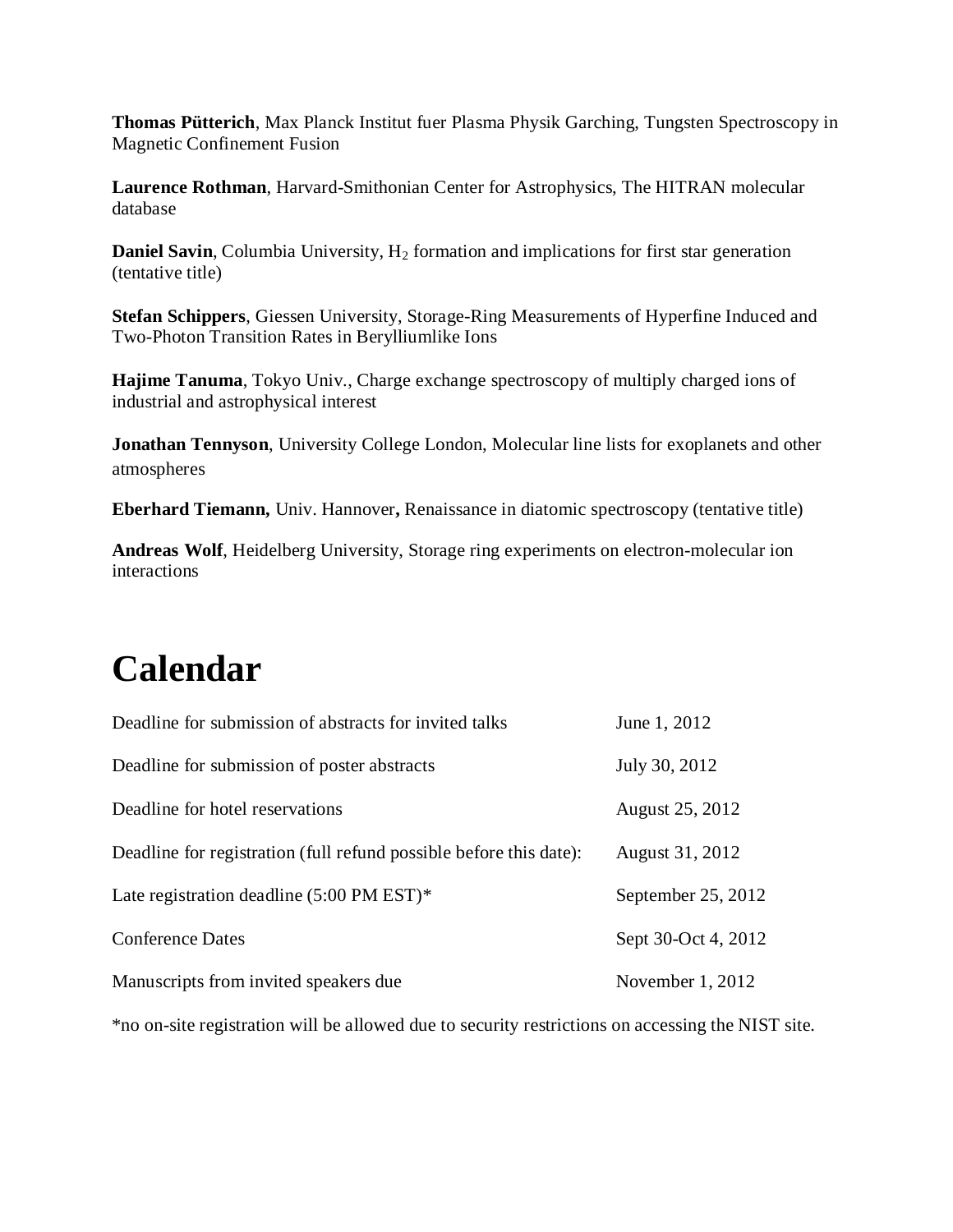## **Conference Format**

ICAMDATA-2012 Program. Draft 2 (April 26, 2012)

30 minute blocks (25 min talks) with starting times indicated in column 1 below

All talks are in NIST Green Auditorium.

|       | Sunday                  | Monday                            | Tuesday                           | Wednesday                         | Thursday                          |
|-------|-------------------------|-----------------------------------|-----------------------------------|-----------------------------------|-----------------------------------|
| 8:00  |                         | <b>Busses start</b><br>from hotel | <b>Busses start</b><br>from hotel | <b>Busses start</b><br>from hotel | <b>Busses start</b><br>from hotel |
| 9:00  |                         | <b>Invited talk</b>               | <b>Invited talk</b>               | <b>Invited talk</b>               | <b>Invited talk</b>               |
| 9:30  |                         | <b>Invited talk</b>               | <b>Invited talk</b>               | <b>Invited talk</b>               | <b>Invited talk</b>               |
| 10:00 |                         | <b>Invited talk</b>               | Invited talk                      | <b>Invited talk</b>               | <b>Invited talk</b>               |
| 10:30 |                         | coffee break                      | coffee break                      | coffee break                      | coffee break                      |
| 11:00 |                         | <b>Invited talk</b>               | <b>Invited talk</b>               | <b>Invited talk</b>               | <b>Invited talk</b>               |
| 11:30 |                         | <b>Invited talk</b>               | <b>Invited talk</b>               | <b>Invited talk</b>               | <b>Invited talk</b>               |
| 12:00 |                         | lunch                             | lunch<br>(IPC meeting)            | lunch                             | (Business<br>meeting)             |
| 1:30  |                         | <b>Invited talk</b>               | <b>Invited talk</b>               | <b>Invited talk</b>               | (Escort to DC<br>via subway)      |
| 2:00  |                         | <b>Invited talk</b>               | <b>Invited talk</b>               | <b>Invited talk</b>               |                                   |
| 2:30  |                         | <b>Invited talk</b>               | <b>Invited talk</b>               | <b>Invited talk</b>               |                                   |
| 3:00  |                         | <b>Invited talk</b>               | <b>Invited talk</b>               | <b>Invited talk</b>               |                                   |
| 3:30  |                         | coffee break                      | coffee break                      | coffee break                      |                                   |
| 4:00  | Registration<br>(hotel) | Posters                           | Panel+Demo<br>of Databases        | Posters                           |                                   |
| 6:00  | Reception<br>(hotel)    | bus to hotel                      | bus to hotel                      | bus to hotel                      |                                   |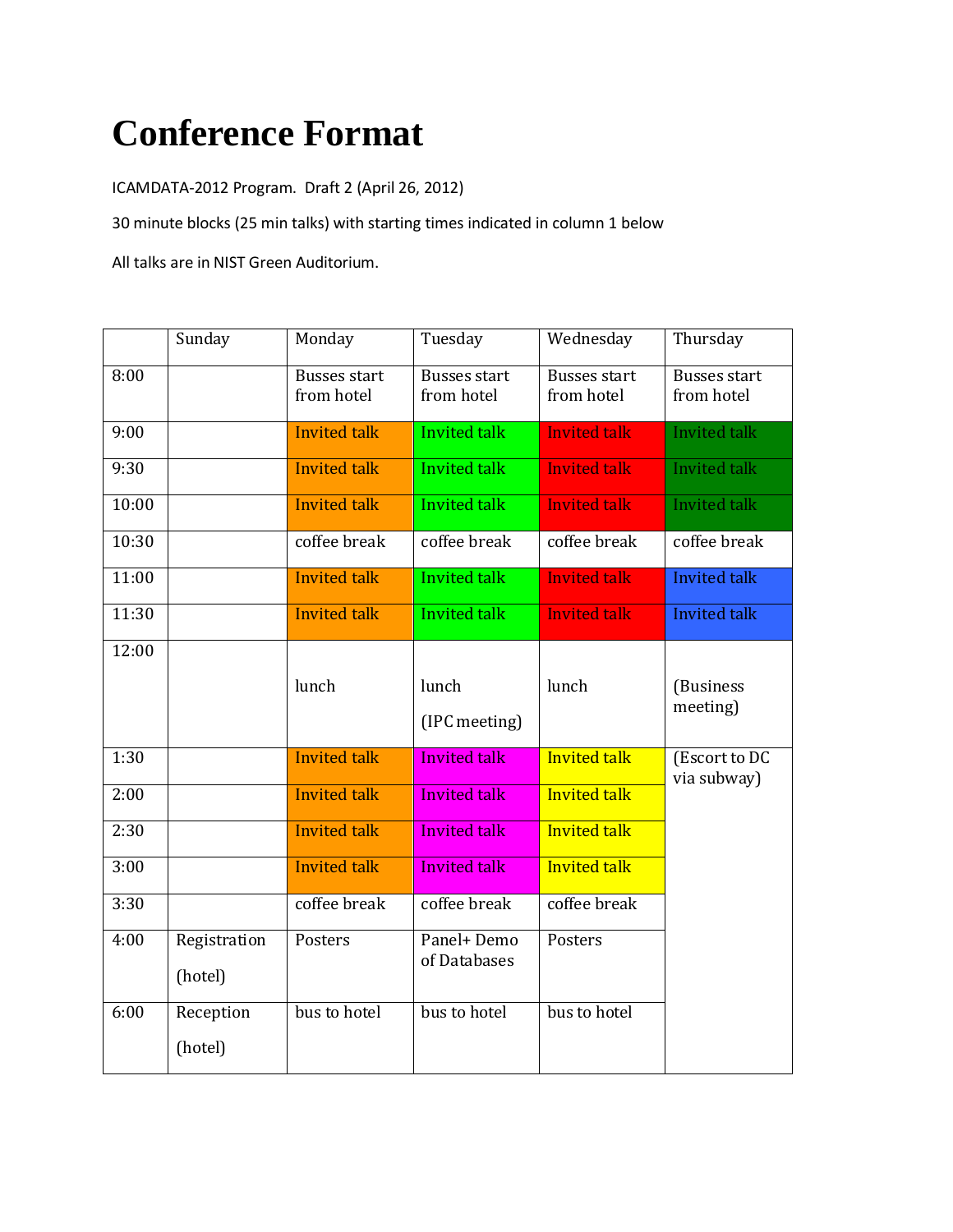## **Call for Papers**

All registrants are invited to submit an abstract for a contributed poster. Due to space limitations, there may be a need to limit multiple submissions from registrants. Please indicate in your email message which abstract is your primary submission (if submitting more than one).

Invited speakers will be asked to submit a paper of 10 pages or less for inclusion in the proceedings.

Abstracts for both invited talks and contributed posters will use the same format (below).

#### ABSTRACT PREPARATION:

1. Prepare a 1 page abstract following the format in the sample paper and/or MS Word template at <http://proceedings.aip.org/outline/6x9> (ignore "keywords" and everything below the end of the abstract).

Note that these abstracts are for inclusion in the registration packet; it is not intended that they will be printed in the published proceedings, so copyright forms etc., are not necessary. Invited speakers should prepare this abstract for their talk; they will have a chance to prepare a separate abstract for their papers.

2. Save your abstract in pdf format using your last name as the filename (example: smith.pdf). If you cannot save the abstract in pdf format, send it in Word format, however pdf is strongly preferred to insure that your abstract appears as you intended in the printed copy.

3. Attach your abstract to an email to rodrigo.jbacache@nist.gov with a cc to [ebit2@nist.gov](mailto:ebit2@nist.gov) with the word ABSTRACT in the subject line.

#### POSTER PREPARATION:

Please size your poster to fit within a 1.2 m x 1.2 m space.

### **Registration Fee and Payment**

| Regular attendees              | \$455 |
|--------------------------------|-------|
| First 10 Students to register: | \$200 |

The conference fee includes, coffee breaks, lunches at the NIST cafeteria, a book of abstracts, refreshments at the Welcome Party on Sunday, September 30, and one ticket to the Conference banquet. Additional banquet tickets can be purchased during online registration for \$60.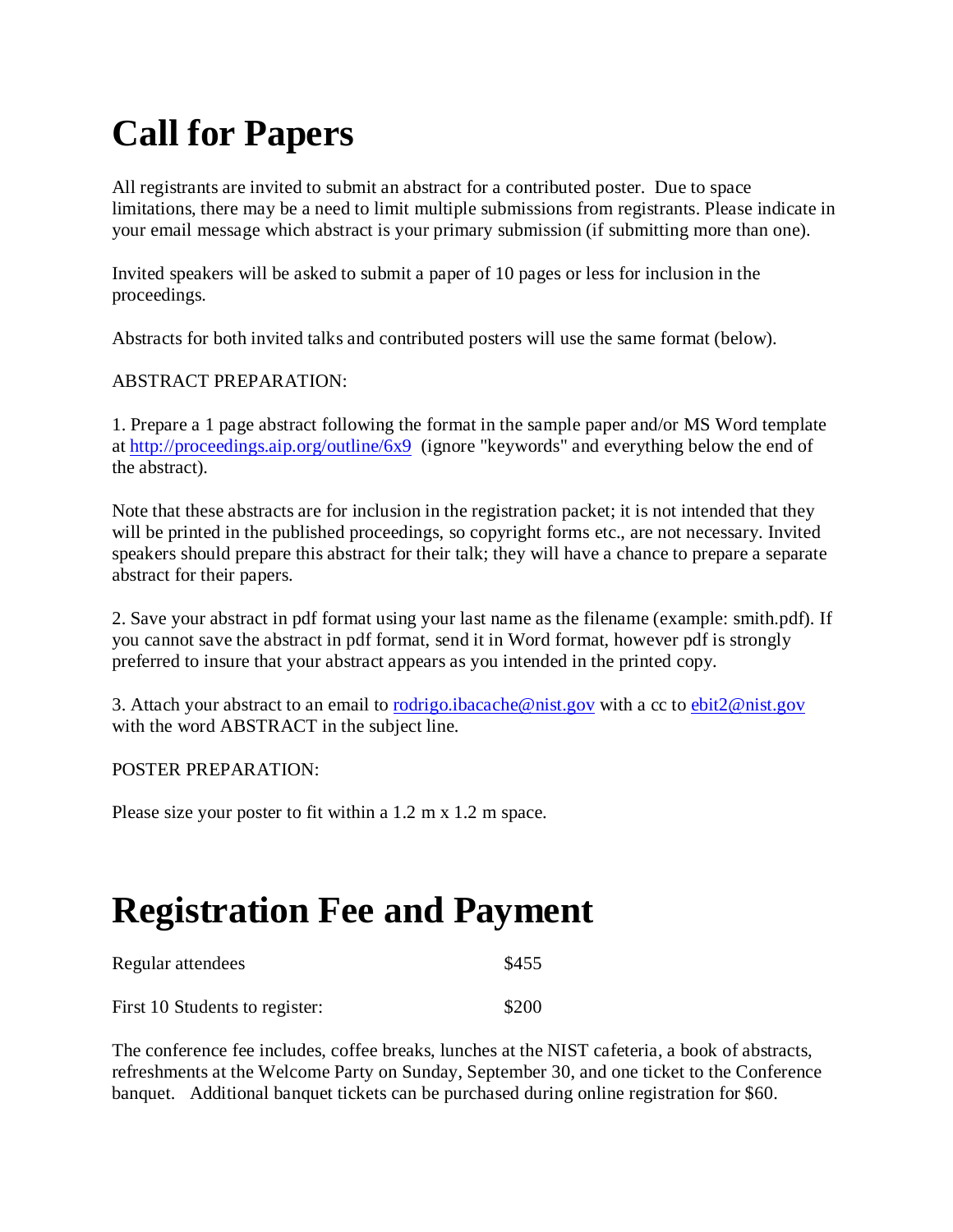To register, please use the online link: [www.fbcinc.com/nist/ICAM.](http://www.fbcinc.com/nist/ICAM) Visa, Mastercard, and American Express credit cards are accepted.

Due to security regulations, no on-site registrations will be accepted and all attendees must be pre-registered prior to 5 PM EST September 25, 2012.

### **Travel VISAS**

Currently, if you are citizen of one of the following countries, you may apply for the visa waiver program at this website (there is a small fee, recently \$14): <https://esta.cbp.dhs.gov/esta/application.html>

| Andorra        | Hungary         | New Zealand    |
|----------------|-----------------|----------------|
| Australia      | Iceland         | Norway         |
| Austria        | Ireland         | Portugal       |
| Belgium        | Italy           | San Marino     |
| Brunei         | Japan           | Singapore      |
| Czech Republic | Latvia          | Slovakia       |
| Denmark        | Liechtenstein   | Slovenia       |
| Estonia        | Lithuania       | South Korea    |
| Finland        | Luxembourg      | Spain          |
| France         | Malta           | Sweden         |
| Germany        | Monaco          | Switzerland    |
| Greece         | the Netherlands | United Kingdom |

Consult the U.S. Department of State website for updates to this list and for more info on the visa waiver program: [http://travel.state.gov/visa/temp/without/without\\_1990.html#vwp](http://travel.state.gov/visa/temp/without/without_1990.html#vwp)

If you are not a citizen of one of the above countries, apply for your visa as soon as possible. The U.S. Visa Policy web site [\(http://travel.state.gov/visa/questions/policy/policy\\_4433.html\)](http://travel.state.gov/visa/questions/policy/policy_4433.html) currently states that while most visa administrative processing is resolved within 60 days of application, before making inquiries about the status of your visa application you will need to wait at least 90 days after the date of interview or submission of supplemental documents, whichever is later. In the experience of our International and Academic Affairs Office, most scientists entering on a B-1 visa to attend an international conference will be able to get a visa within 1 month, but please allow more time than this.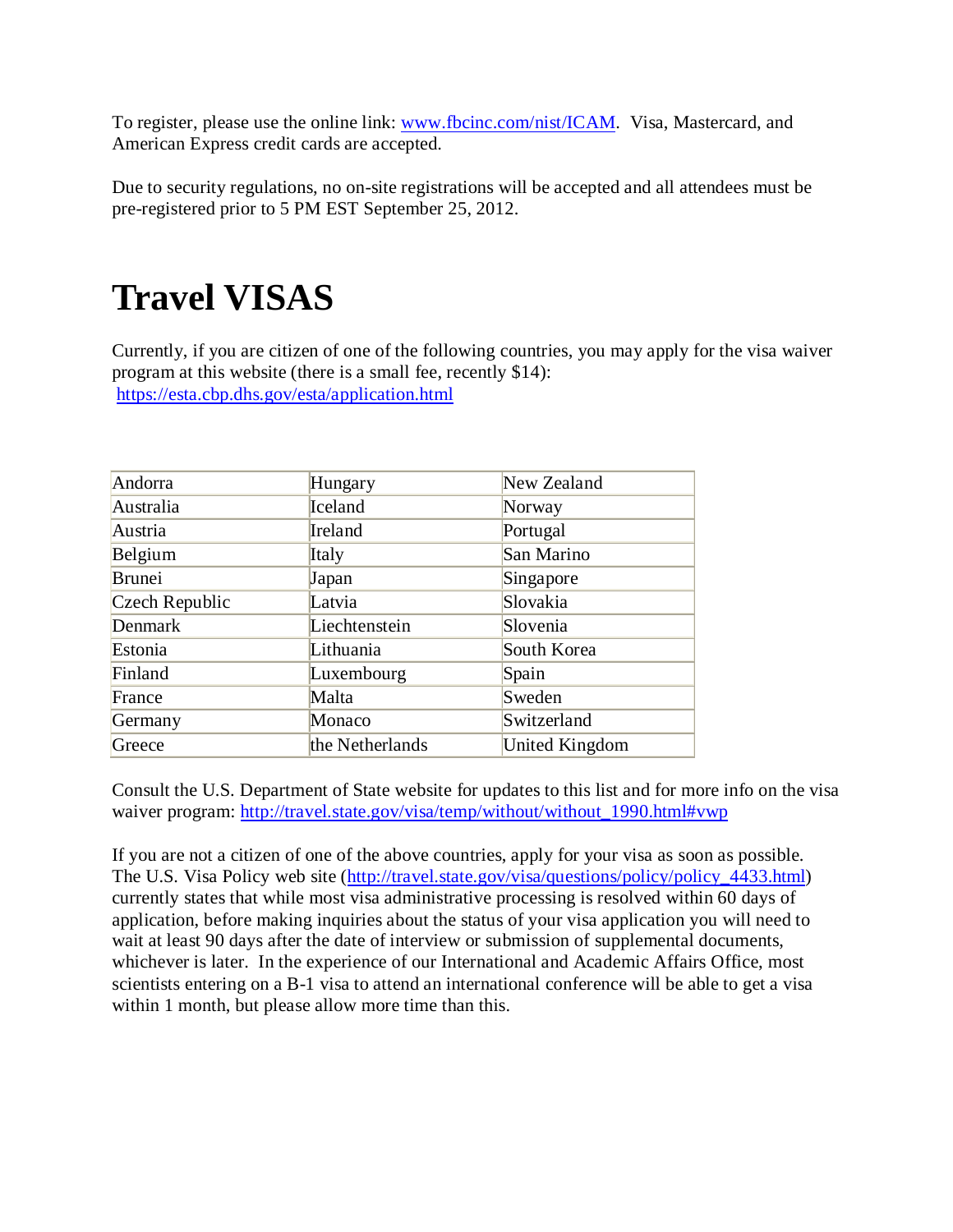## **Accommodation and Meals**

A block of rooms is being held at two hotels until **August 25**. (see the conference web site for links to make reservations) Lunches and one dinner (conference banquet at the full service hotel) are included in the registration. A variety of restaurants are within easy walking distance of the hotels (for a list, see: [http://www.washingtoniancenter.com/dining.cfm?id=5\)](http://www.washingtoniancenter.com/dining.cfm?id=5).

# **Currency**

The local currency is U.S. Dollars. Restaurants, hotels, car rental agencies, gasoline stations, etc. will, with a few exceptions, take major credit cards. ATM machines are available at airports, banks, major shopping centers, and on the NIST site (in the lobby near the main entrance and at the COMSTAR Federal Credit Union in the basement).

## **Transportation**

Washington is served by three major airports: Dulles International Airport (IAD), with numerous overseas connections, at a distance of about 30 miles from the conference hotels, Baltimore-Washington International Airport (BWI), also with many international connections, about 40 miles away, and Washington Reagan National Airport (DCA), about 30 miles away, with international connections through other U.S. cities. Air ticket prices can sometimes vary significantly depending on which airport you choose.

From Reagan National Airport, the subway Yellow and Blue Lines travel to downtown Washington D.C. and connect to the Red Line to the Shady Grove station, about 3 miles from the ICAMDATA conference hotels. Service is every 6 to 15 minutes, depending on the time of day (see the online subway trip planner for maps, prices, etc: [http://www.wmata.com/\)](http://www.wmata.com/). The total travel time from DCA to Shady Grove is approximately 1 hour. Taxis are available from the Shady Grove Metro station to the conference hotels (typically \$10-12).

The full service conference hotel has a free shuttle to/from the Shady Grove Metro station (exit the station on the East side by taking the tunnel on the right after doing down the escalator and look for a white van with a red ribbon painted on the side and a Marriott card in the window). Currently the hotel shuttle runs every half hour, Monday through Friday from 7:00 AM to 9:30 AM and Monday through Thursday from 4:00 PM to 7:00 PM (it does not run on weekends or on Friday afternoon). Information provided by calling both conference hotels suggests that you MIGHT (not guaranteed) be allowed to use the full service Marriott Hotel shuttle even if you are staying at the Courtyard Marriott Hotel.

A NIST shuttle van operates for visitors and conference attendees from the Shady Grove Metro station to NIST. The shuttle operates daily Monday - Friday, 6:45 a.m to 6:10 p.m. The shuttle stops at the 4th kiosk on the East side of the Metro Station, and at NIST in front of the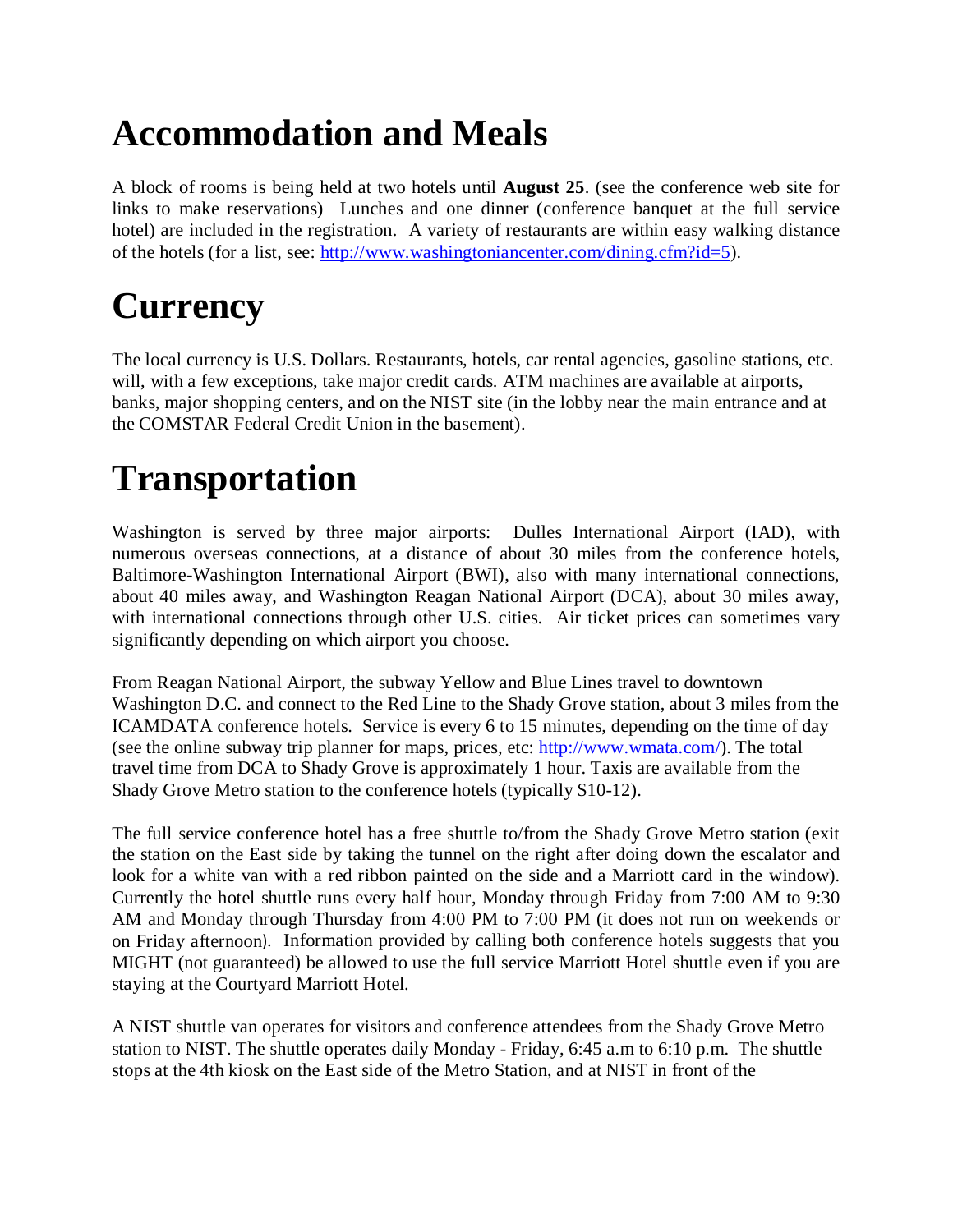Administration Building (101) every 30 minutes. The first shuttle leaves the Shady Grove Metro Station at 6:45 a.m. and the last shuttle from NIST leaves at 6:00 p.m.

Ground transportation options from Dulles airport is detailed on this web site: <http://www.metwashairports.com/dulles/793.htm>

Ground transportation options from BWI airport is detailed on this web site: [http://www.bwiairport.com/en/travel/ground-transportation.](http://www.bwiairport.com/en/travel/ground-transportation)

Taxi rides directly from the airports to the conference hotels can run about \$ 60 - 80, but there are also less expensive shared limousine services (around \$36, see above and below).

For the trip back to the airport, some info and phone numbers regarding local (Gaithersburg) Taxi, Limo, and rental car services can be found at this web site: [http://www.nist.gov/public\\_affairs/visitor/transpor.cfm](http://www.nist.gov/public_affairs/visitor/transpor.cfm)

Government issued photo identification (e.g., passport or U.S. driver's license) must be presented to be admitted to the NIST site (after registration at least 5 days prior to the conference).

### **Social Program**

Sunday evening (September 30) Registration and Reception (main hotel) Wednesday (October 3) Conference Banquet (included in reg)

On Thursday afternoon (October 4), some members of the local committee will be available to escort visitors via the subway to visit:

- National Mall and Memorial Parks ([www.nps.gov/nama/](http://www.nps.gov/nama/))
- Smithsonian Museums [\(http://www.si.edu/Museums\)](http://www.si.edu/Museums)
- Downtown Washington DC [\(http://washington.org/\)](http://washington.org/)

### **International Program Committee**

W. Wiese (Chair) USA S. Fritzsche (Vice Chair)Germany G. Zissis (Secretary) France K. Bartschat USA B. Braams USA (IAEA) S. Buckman Australia R. Carman Australia M.-L. Dubernet France J. Gillaspy USA J. Horacek Czech Rep. R. Janev Macedonia